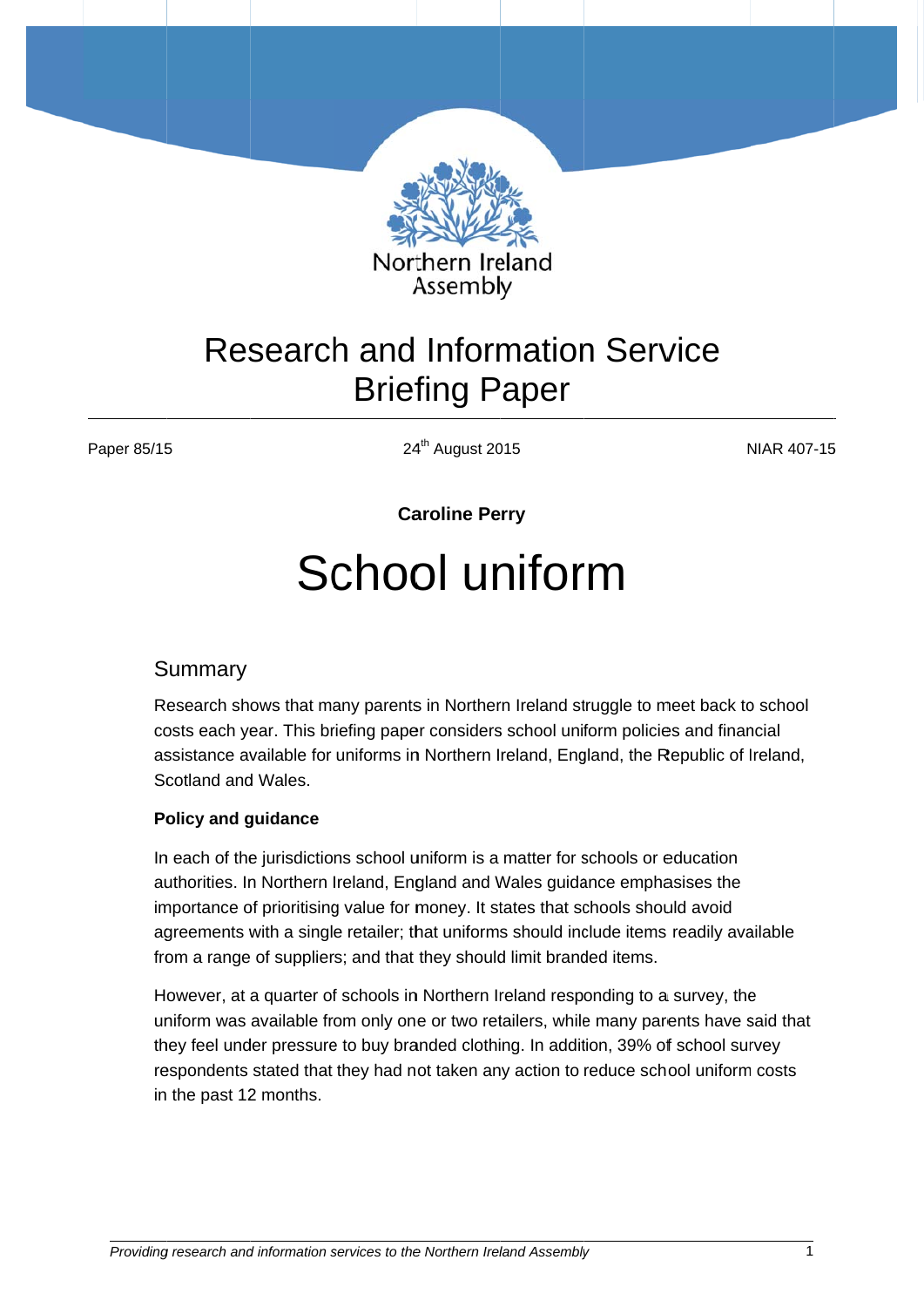School uniform grants are available in each of the jurisdictions, although the value, frequency and eligibility criteria of schemes vary, as outlined in the following table.

|                        | <b>Amount</b>                                   | <b>Frequency</b>                                      | <b>Eligibility criteria</b>                                                                          |
|------------------------|-------------------------------------------------|-------------------------------------------------------|------------------------------------------------------------------------------------------------------|
| Northern<br>Ireland    | $£35.75 - £56$<br>(depending on<br>age)         | Annually                                              | Similar eligibility criteria used<br>for free school meals                                           |
| England                | Wide variations<br>by local authority           | Varies from<br>annually to once<br>in a school career | Wide variations                                                                                      |
| Republic of<br>Ireland | €100                                            | Annually                                              | Include families in receipt of<br>social welfare or in certain<br>training schemes - means<br>tested |
| Scotland               | $E20 - E110$<br>depending on<br>local authority | Usually annually                                      | Wide variations                                                                                      |
| Wales                  | £105                                            | One-off basis -<br>post-primary<br>pupils only        | Eligibility for free school meals                                                                    |

#### Table 1: Financial assistance for school uniform costs

#### $\mathbf 1$ Introduction

Research suggests that back to school costs, including school uniform, can be a significant financial burden for many families in Northern Ireland.<sup>1</sup> This briefing paper considers school uniform polices in Northern Ireland as well as England, the Republic of Ireland, Scotland and Wales.

#### $\overline{2}$ Northern Ireland

School uniform is a matter for principals and Boards of Governors of individual schools to determine, and there is no legislation governing it. A Circular from the Department of Education (the Department) provides advice on the matter, stating that it expects Boards of Governors to give high priority to cost considerations when considering school uniform policy.<sup>2</sup>

<sup>&</sup>lt;sup>1</sup> Irish League of Credit Unions (2015) Back to school costs for Northern Ireland families 2015 [online] Available at: http://www.creditunion.ie/communications/news/2015/title.9332.en.php

<sup>&</sup>lt;sup>2</sup> Department of Education (2011) Circular Number: 2011/04 Guidance to schools on school uniform policy Bangor: DE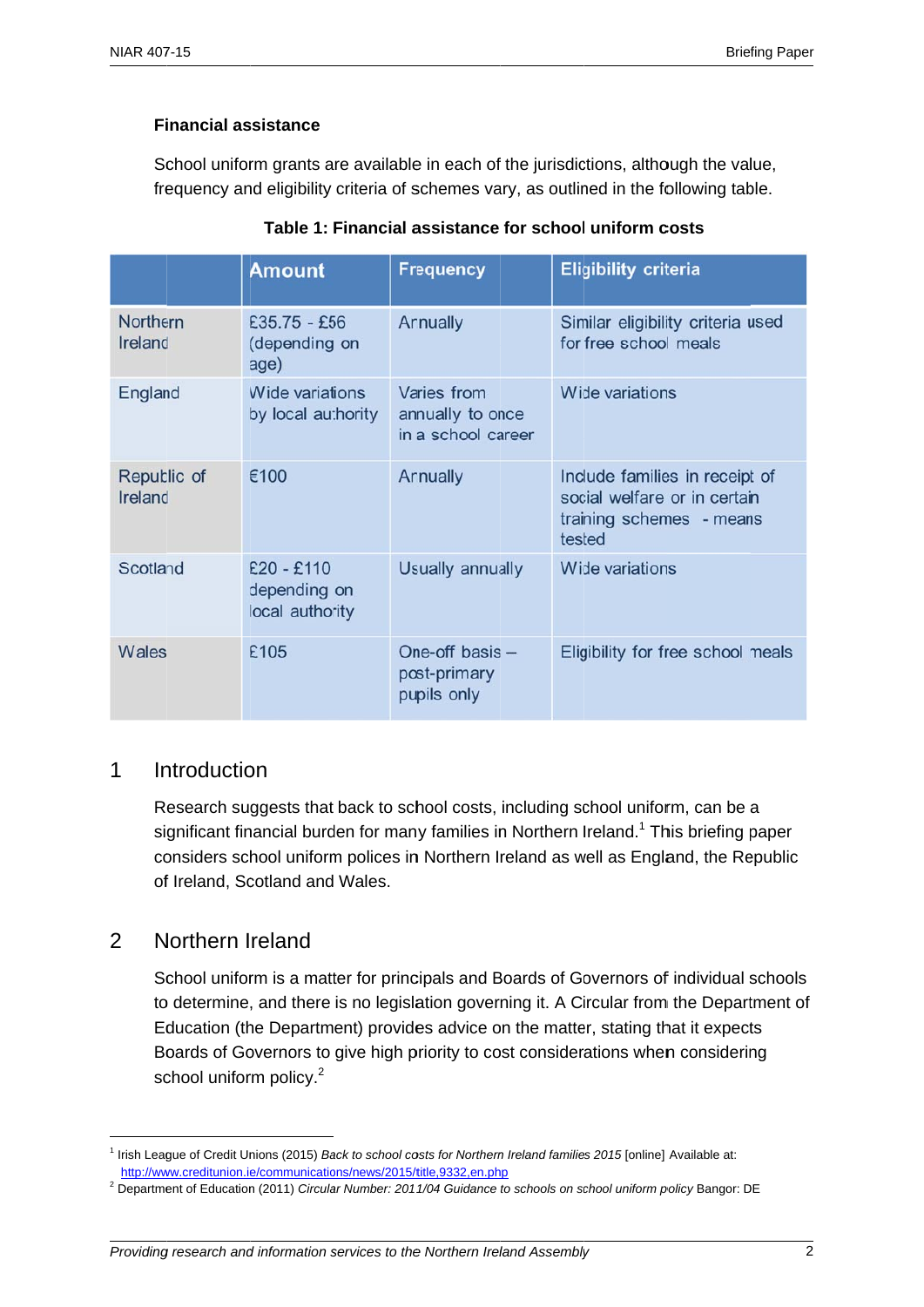The Circular highlights findings from the Office of Fair Trading that costs increased where a school had an exclusive agreement with a retailer. It also notes the report's recommendation that uniforms should incorporate items readily available from a number of outlets.

However, findings from the School Omnibus Survey 2014 show that school uniforms at a quarter (25%) of schools responding were only available from one or two retailers, while a further 45% of schools noted that some items of their uniform were widely available while others were not. These findings are illustrated in Figure  $1<sup>3</sup>$ 



Figure 1: Availability of uniforms across school survey respondents<sup>4</sup>

Of the schools responding to the Omnibus survey, 39% stated that they had not taken any action to reduce school uniform costs in the past 12 months. A further 34% noted that they had incorporated items that are readily available "off the peg" from a number of outlets to reduce the cost of their school uniform, and 19% had made the uniform available in a wider range of shops.<sup>5</sup>

Research by the Irish League of Credit Unions found that 58% of parents surveyed felt under pressure to buy branded school uniform items rather than generic ones for their children. Almost three-quarters (74%) thought that schools do not do enough to keep school uniform costs down.<sup>6</sup>

<sup>&</sup>lt;sup>3</sup> Department of Education Statistics and Research Team (2014) School Omnibus Survey 2014 Bangor: DE

<sup>&</sup>lt;sup>4</sup> Data from: Department of Education Statistics and Research Team (2014) School Omnibus Survey 2014 Bangor: DE

<sup>&</sup>lt;sup>5</sup> Data from: Department of Education Statistics and Research Team (2014) School Omnibus Survey 2014 Bangor: DE

<sup>&</sup>lt;sup>6</sup> Irish League of Credit Unions (2015) Back to school costs for Northern Ireland families 2015 [online] Available at: http://www.creditunion.ie/communications/news/2015/title,9332,en.php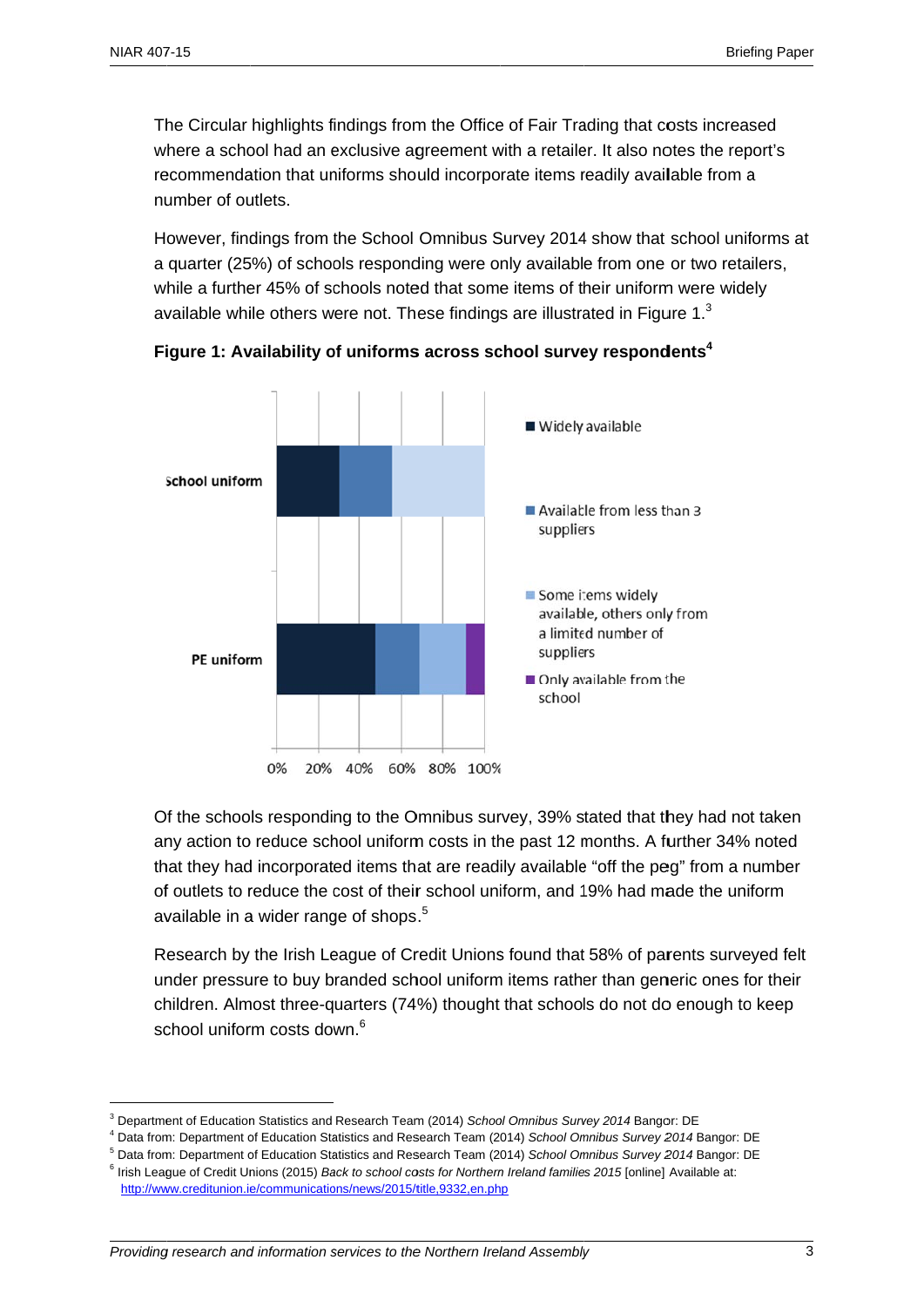The Clothing Allowances Scheme, administered by the Education Authority (EA), provides some assistance for parents of pupils in primary, post-primary and specials schools in relation to school uniform costs each year. The scheme does not intend to cover the full costs of a school uniform.<sup>7</sup> Indeed, the amounts the scheme provides fall short of the average spend on uniform<sup>8</sup>, according to a survey of 1,000 adults in 2015.<sup>9</sup>

| <b>Pupil</b>                   | <b>Assistance</b> | Average spend <sup>11</sup> |
|--------------------------------|-------------------|-----------------------------|
| Primary                        | £35.75            | £96                         |
| Post-primary/ special under 15 | £51               |                             |
| Post-primary/ special over 15  | £56               | £180                        |
| Post-primary/ special PE       | £22               | £144                        |

| Table 2: Level of assistance from the Clothing Allowance Scheme $^{10}$ |  |  |
|-------------------------------------------------------------------------|--|--|
|-------------------------------------------------------------------------|--|--|

The criteria used are in line with those used to determine eligibility for free school meals. As such, children are eligible for the clothing allowance where: $12$ 

- The pupil or parent is in receipt of Income Support, Income based Jobseeker's Allowance or Income related Employment and Support Allowance;
- The parent receives Child Tax Credit or Working Tax Credit and has an annual taxable income not exceeding an amount determined by the Department;
- The parent receives Working Tax Credit "run-on"- the payment someone may receive for a further four weeks after they stop qualifying for Working Tax Credit;
- The parent receives the Guarantee element of State Pension Credit;
- The pupil has a statement of special educational needs and is designated to require a special diet;
- The pupil is a boarder at a special school;

<u>.</u>

<sup>7</sup> Department of Education *Every School a Good School - The Governors' Role* [online] Available at: http://www.deni.gov.uk/schools\_79\_governor-roles-and-responsibilities\_pg.htm

<sup>&</sup>lt;sup>8</sup> Irish League of Credit Unions (2015) *Back to school costs for Northern Ireland families 2015* [online] Available at: http://www.creditunion.ie/communications/news/2015/title,9332,en.php

<sup>&</sup>lt;sup>9</sup> Information provided by the Irish League of Credit Unions, August 2015

<sup>&</sup>lt;sup>10</sup> NIdirect (2014) School uniform grant [online] Available at: http://www.nidirect.gov.uk/school-uniform-grant<br><sup>11</sup> Irish League of Credit Unions (2015) *Back to school costs for Northern Ireland families 2015* [online] http://www.creditunion.ie/communications/news/2015/title,9332,en.php

<sup>&</sup>lt;sup>12</sup> Department of Education *Every School a Good School - The Governors' Role* [online] Available at: http://www.deni.gov.uk/schools\_79\_governor-roles-and-responsibilities\_pg.htm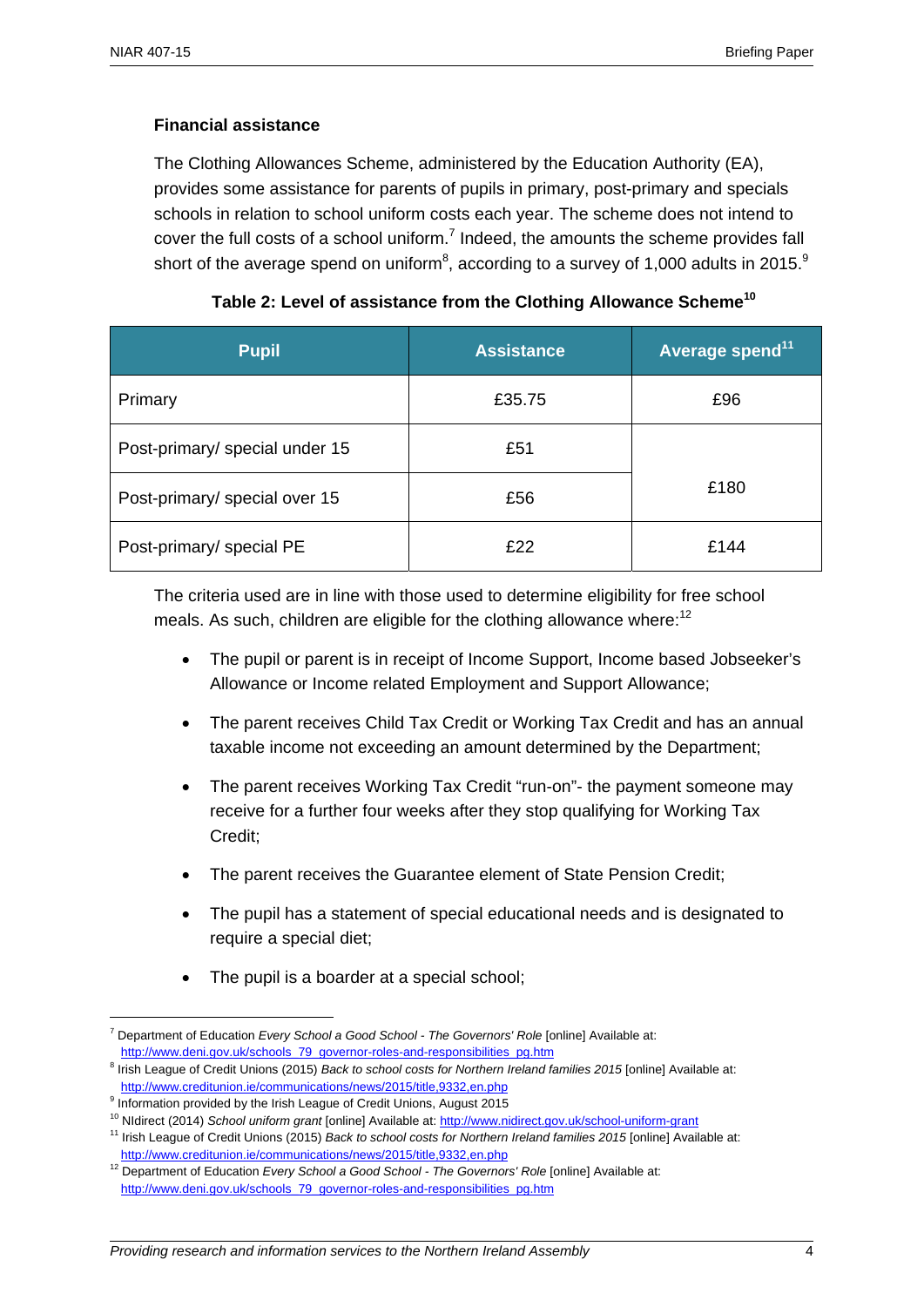- The pupil is the child of an asylum seeker supported by the Home Office National Asylum Support Service (NASS); or
- None of the above applies and a child presents at school hungry. The school should provide free school meals and immediately make a referral to the EA.

The Department extended the working tax credit criterion to post-primary students in 2014 13

#### **Non-compliance**

Departmental guidance states that if a pupil is not complying with the school's policy on uniform, the school should make *"discreet enquiries"* to find out if there are valid reasons, such as if the uniform has been lost, stolen or damaged. In such cases the guidance states that it would not be appropriate to send the child home.<sup>14</sup>

In cases where pupils are not wearing the correct uniform due to financial circumstances, the guidance states that schools should be *"sensitive to the situation"*  and allow parents time to buy the required items. It notes that schools could help parents to apply for the Clothing Allowance Scheme.<sup>15</sup>

## 3 England

There is no legislation governing school uniform and it is up to each school to determine its own policy. Guidance from the Department for Education asserts that governing bodies must prioritise value for money in determining their policy. In this regard the guidance is similar to that in Northern Ireland, noting that uniforms should:<sup>16</sup>

- Be readily available;
- Be available cheaply in a supermarket of other good value retailer; and
- Have few compulsory branded items and avoid including expensive items.

The guidance also notes that schools should pass on any savings negotiated with retailers to parents; that they should not enter into any cash back arrangements and that they should generally avoid single supplier contracts.<sup>17</sup> However, research suggests that many schools do not follow the guidance, with a large number continuing to use single suppliers and an increasing number requiring parents to purchase items of uniform with embroidered logos or branded sportswear.<sup>18</sup>

1

<sup>&</sup>lt;sup>13</sup> Department of Education *Every School a Good School - The Governors' Role* [online] Available at:

http://www.deni.gov.uk/schools\_79\_governor-roles-and-responsibilities\_pg.htm 14 Department of Education (2011) *Circular Number: 2011/04 Guidance to schools on school uniform policy* Bangor: DE 15 As above

<sup>16</sup> Department for Education (2013) *School uniform: Guidance for governing bodies, school leaders, school staff and local authorities* DfE 17 As above

<sup>18</sup> Holloway, E., Mahony, S., Royston, S., Mueller, D. (2014) *At What Cost? Exposing the impact of poverty on school life* The Children's Society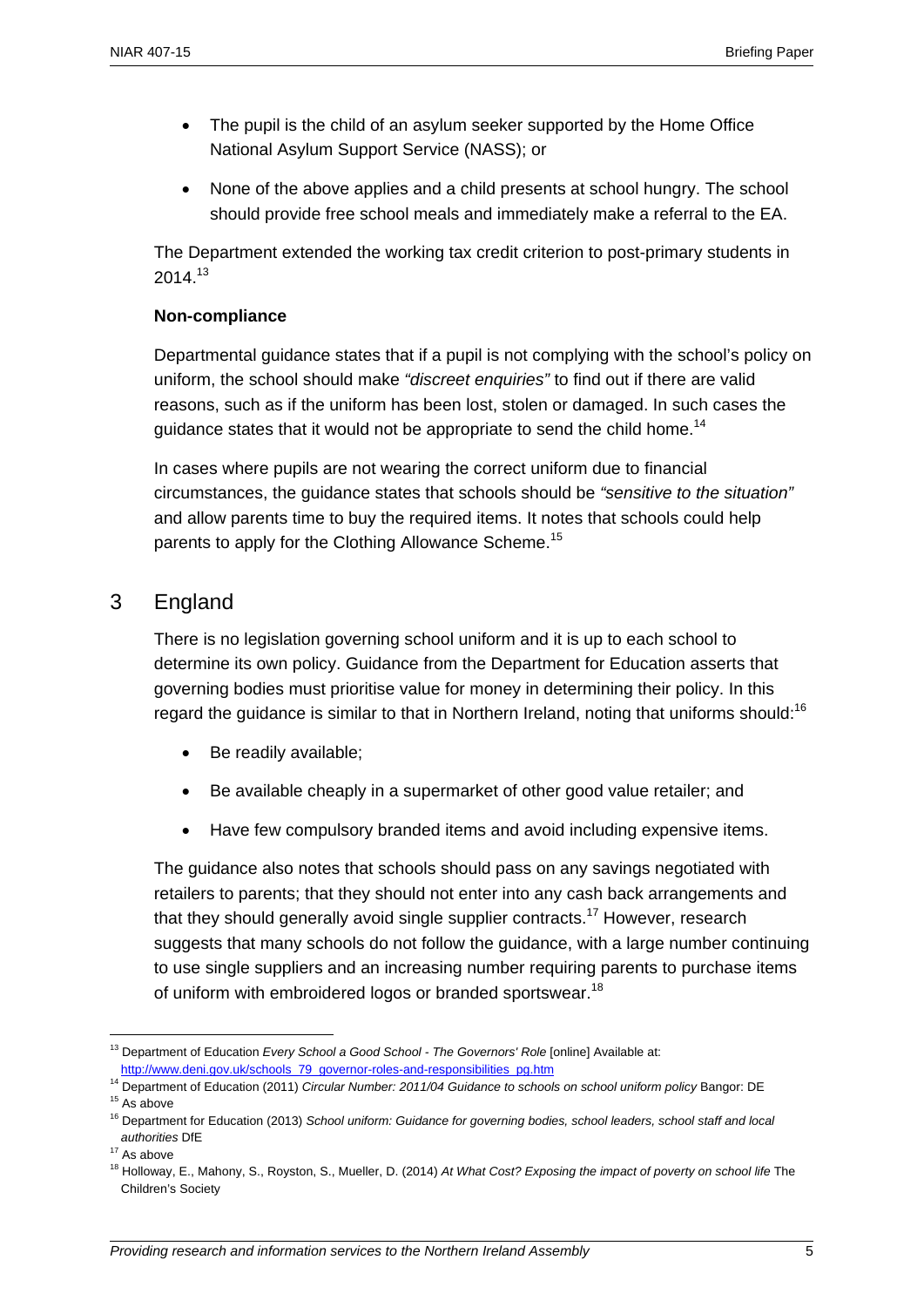Some local authorities and academy schools offer school clothing grants. The departmental guidance suggests that individual schools may consider providing assistance through their own schemes, particularly to support new pupil intakes or where a school makes substantial changes to its uniform.<sup>19</sup>

Research indicates that there are wide variations in the availability and level of assistance for school uniforms, and in regard to the eligibility criteria for grants. Where help is available, it typically falls well below the cost of a complete school uniform, and is often available only once, for example at the beginning of post-primary school.<sup>20</sup>

#### **Non-compliance**

Guidance notes that schools may discipline students in relation to uniform in line with the school's behaviour policy. A principal may ask a pupil to return home to remedy a breach of the policy; this is an authorised absence rather than exclusion; although if the breaches continue the absence may be counted as unauthorised.<sup>21</sup>

#### 4 Republic of Ireland

1

School governing bodies determine their policy on school uniform and there is no legislation governing it. $^{22}$  Departmental guidance on the issue is not prescriptive, although it emphasises consulting parents when planning any change of uniform.<sup>23</sup>

In many schools students must change their uniform between the Junior Cycle and the Senior Cycle. The Oireachtas Joint Committee on Education and Social Protection has stated that including branded and crested uniforms and requiring parents to purchase uniforms in designated shops places an unnecessary burden on parents.<sup>24</sup>

Research has found that many parents consider meeting back to school costs including school uniform to be a burden, with an average spend on a primary school uniform of €166 and €258 at post-primary.<sup>25</sup>

<sup>19</sup> Department for Education (2013) *School uniform: Guidance for governing bodies, school leaders, school staff and local* 

*authorities* DfE 20 Holloway, E., Mahony, S., Royston, S., Mueller, D. (2014) *At What Cost? Exposing the impact of poverty on school life* The

Children's Society 21 Department for Education (2013) *School uniform: Guidance for governing bodies, school leaders, school staff and local* 

*authorities* DfE 22 Houses of the Oireachtas (2015) *Back to School Costs (Continued) Wednesday 8th July* [online] Available at:

http://oireachtasdebates.oireachtas.ie/debates%20authoring/debateswebpack.nsf/takes/dail2015070800028?opendocument<br><sup>23</sup> Department of Education and Skills (2013) Reducing Costs to Parents – School Uniforms: Circular 0063/2

Available at: http://www.education.ie/en/Circulars-and-Forms/Active-Circulars/cl0063\_2013.pdf 24 Houses of the Oireachtas: Joint Committee on Education and Social Protection (2013) *Report on Tackling Back to School* 

*Costs* Dublin: Houses of the Oireachtas 25 Irish League of Credit Unions (2015) *Back to school costs for Irish families 2015* [online] Available at: http://www.creditunion.ie/communications/news/2015/title,9240,en.php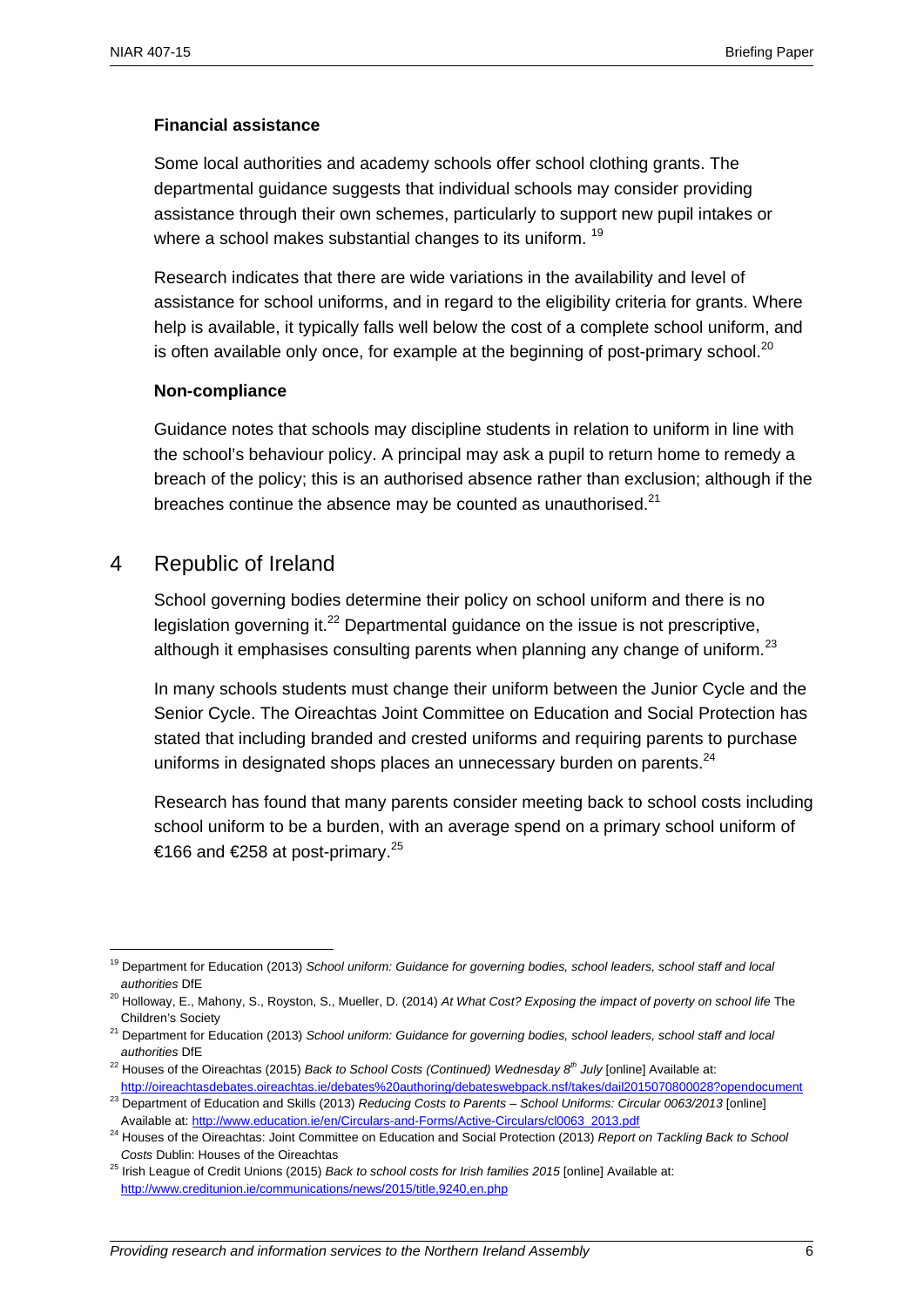The Department of Social Protection provides support through the Back to School Clothing and Footwear Allowance for children aged between four and 17 and those aged between 18 and 22 in full-time second-level education. It is available to families:<sup>26</sup>

- In receipt of a social welfare payment (including Family Income Supplement and Back to Work Family Dividend) or a Health Service Executive payment;
- Taking part in an approved employment scheme (back to work scheme);
- Taking part in a recognised education or training course;
- Involved in an Area Partnership Scheme.

However, household income limits apply, incorporating income, savings and investments (excluding the family home). For example, a couple with two children must have a total weekly income of less than €593.40. The allowance is €100 for each eligible child aged four to 11 and  $\epsilon$ 200 for each eligible child aged 18 to 22 annually.<sup>27</sup>

#### 5 Scotland

Scottish law does not require pupils to wear a uniform; it is up to education authorities and schools to decide on policy. Where students do not comply with the policy schools may implement proportionate disciplinary measures.<sup>28</sup>

#### **Financial assistance**

Article 54 of the Education (Scotland) Act 1980 requires local authorities to provide school clothing grants to parents of pupils whose clothing may be inadequate for school education. Local authorities are responsible for setting the eligibility criteria and determining the amount. $^{29}$ 

The evidence indicates that there is significant variation in clothing grant schemes across Scotland. The average grant in 2009 was £50; in comparison to the typical spend on a school uniform of between £150 and £200. A working group in 2009 recommended a minimum grant of  $£70<sup>30</sup>$  although recent evidence suggests that a majority of councils are not meeting this, with amounts ranging from £20 to £110.<sup>31</sup>

<u>.</u>

<sup>26</sup> Department of Social Protection (2015) *Back to School Clothing and Footwear Allowance* [online] Available at: http://www.welfare.ie/en/Pages/Back-to-School-Clothing-and-Footwear-Allowance.aspx 27 As above

<sup>&</sup>lt;sup>28</sup> McGuire, S., Nisbet, I. (2008) A-Z of Scots Education Law: a Guide for Parents Norwich: The Stationery Office<br><sup>29</sup> Short Life Working Group (2011) Review of identification and registration of those eligible for free s

*clothing grant provision across Scotland*

<sup>&</sup>lt;sup>30</sup> Short Life Working Group (2011) *Review of identification and registration of those eligible for free school meals, and school clothing grant provision across Scotland*

<sup>&</sup>lt;sup>31</sup> BBC (2015) *Councils fail to meet clothing grant recommendation of £70 per child* [online] Available at: http://www.bbc.co.uk/news/uk-scotland-33803651